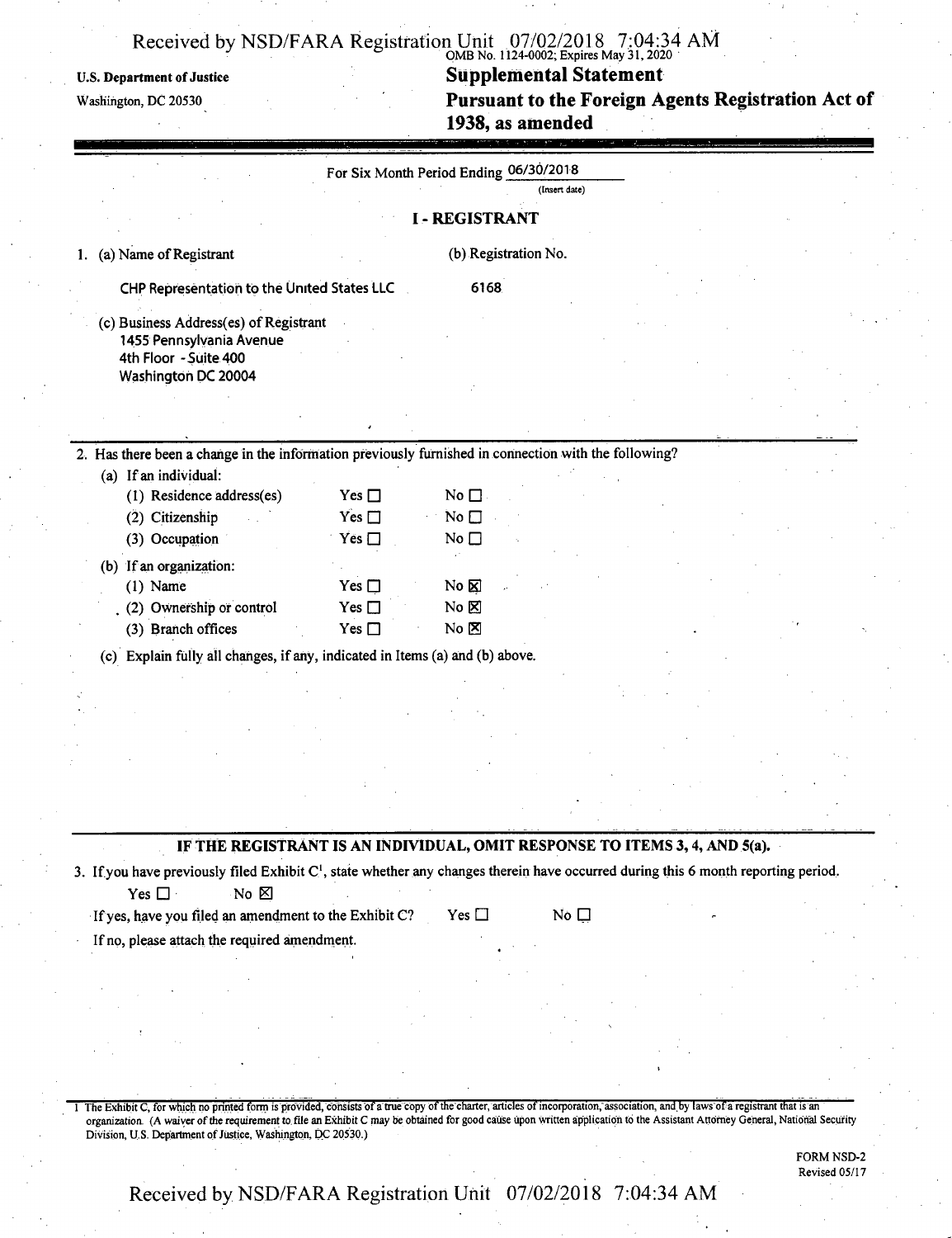(PAGE 2)

|                                                                                                                                                                                                                                                 | No $\boxtimes$           |               |                               |                                         |          | 4. (a) Have any persons ceased acting as partners, officers, directors or similar officials of the registrant during this 6 month reporting period? |
|-------------------------------------------------------------------------------------------------------------------------------------------------------------------------------------------------------------------------------------------------|--------------------------|---------------|-------------------------------|-----------------------------------------|----------|-----------------------------------------------------------------------------------------------------------------------------------------------------|
| Yes $\Box$                                                                                                                                                                                                                                      |                          |               |                               |                                         |          |                                                                                                                                                     |
| If yes, furnish the following information:<br>Name                                                                                                                                                                                              |                          |               | Position                      |                                         |          | Date Connection Ended                                                                                                                               |
|                                                                                                                                                                                                                                                 |                          |               |                               |                                         |          |                                                                                                                                                     |
|                                                                                                                                                                                                                                                 |                          |               |                               |                                         |          |                                                                                                                                                     |
|                                                                                                                                                                                                                                                 |                          |               |                               |                                         |          |                                                                                                                                                     |
|                                                                                                                                                                                                                                                 |                          |               |                               |                                         |          |                                                                                                                                                     |
| (b) Have any persons become partners, officers, directors or similar officials during this 6 month reporting period?                                                                                                                            |                          |               |                               |                                         |          |                                                                                                                                                     |
| Yes $\Box$                                                                                                                                                                                                                                      | No $\boxtimes$           |               |                               |                                         |          |                                                                                                                                                     |
| If yes, furnish the following information:                                                                                                                                                                                                      |                          |               |                               |                                         |          |                                                                                                                                                     |
| Name                                                                                                                                                                                                                                            | <b>Residence Address</b> |               | Citizenship                   |                                         | Position | Date Assumed                                                                                                                                        |
|                                                                                                                                                                                                                                                 |                          |               |                               |                                         |          |                                                                                                                                                     |
|                                                                                                                                                                                                                                                 |                          |               |                               |                                         |          |                                                                                                                                                     |
|                                                                                                                                                                                                                                                 |                          |               |                               |                                         |          |                                                                                                                                                     |
|                                                                                                                                                                                                                                                 |                          |               |                               |                                         |          |                                                                                                                                                     |
| 5. (a) Has any person named in Item 4(b) rendered services directly in furtherance of the interests of any foreign principal?<br>$Yes \Box$                                                                                                     | No $\Box$                |               |                               |                                         |          |                                                                                                                                                     |
| If yes, identify each such person and describe the service rendered.                                                                                                                                                                            |                          |               |                               |                                         |          |                                                                                                                                                     |
|                                                                                                                                                                                                                                                 |                          |               |                               |                                         |          |                                                                                                                                                     |
|                                                                                                                                                                                                                                                 |                          |               |                               |                                         |          |                                                                                                                                                     |
|                                                                                                                                                                                                                                                 |                          |               |                               |                                         |          |                                                                                                                                                     |
| secretarial, or in a related or similar capacity?<br>Name                                                                                                                                                                                       | Residence Address        | Yes $\Box$    | No $\boxtimes$<br>Citizenship |                                         | Position | Date Assumed                                                                                                                                        |
|                                                                                                                                                                                                                                                 |                          |               |                               |                                         |          |                                                                                                                                                     |
|                                                                                                                                                                                                                                                 |                          |               |                               |                                         |          |                                                                                                                                                     |
|                                                                                                                                                                                                                                                 |                          |               |                               |                                         |          |                                                                                                                                                     |
|                                                                                                                                                                                                                                                 |                          |               |                               |                                         |          |                                                                                                                                                     |
|                                                                                                                                                                                                                                                 |                          |               |                               |                                         |          |                                                                                                                                                     |
| (c) Have any employees or individuals, who have filed a short form registration statement, terminated their employment or<br>connection with the registrant during this 6 month reporting period?<br>If yes, furnish the following information: |                          |               | Yes $\Box$                    | $\overline{N}$ o $\overline{\boxtimes}$ |          |                                                                                                                                                     |
| Name                                                                                                                                                                                                                                            |                          |               | <b>Position or Connection</b> |                                         |          | Date Terminated                                                                                                                                     |
|                                                                                                                                                                                                                                                 |                          |               |                               |                                         |          |                                                                                                                                                     |
|                                                                                                                                                                                                                                                 |                          |               |                               |                                         |          |                                                                                                                                                     |
|                                                                                                                                                                                                                                                 |                          |               |                               |                                         |          |                                                                                                                                                     |
|                                                                                                                                                                                                                                                 |                          |               |                               |                                         |          |                                                                                                                                                     |
| (d) Have any employees or individuals, who have filed a short form registration statement, terminated their connection with any foreign<br>principal during this 6 month reporting period?                                                      |                          | Yes $\square$ | No $\boxtimes$                |                                         |          |                                                                                                                                                     |
| If yes, furnish the following information:                                                                                                                                                                                                      |                          |               |                               |                                         |          |                                                                                                                                                     |
|                                                                                                                                                                                                                                                 | Position or Connection   |               | Foreign Principal             |                                         |          | Date Terminated                                                                                                                                     |
| Name                                                                                                                                                                                                                                            |                          |               |                               |                                         |          |                                                                                                                                                     |
|                                                                                                                                                                                                                                                 |                          |               |                               |                                         |          |                                                                                                                                                     |
|                                                                                                                                                                                                                                                 |                          |               |                               |                                         |          |                                                                                                                                                     |
|                                                                                                                                                                                                                                                 |                          |               |                               |                                         |          |                                                                                                                                                     |
|                                                                                                                                                                                                                                                 |                          |               |                               |                                         |          |                                                                                                                                                     |
| 6. Have short form registration statements been filed by all of the persons named in Items 5(a) and 5(b) of the supplemental statement?                                                                                                         |                          |               |                               |                                         |          |                                                                                                                                                     |
|                                                                                                                                                                                                                                                 | No $\square$             |               |                               |                                         |          |                                                                                                                                                     |
| Yes $\square$<br>If no, list names of persons who have not filed the required statement.                                                                                                                                                        |                          |               |                               |                                         |          |                                                                                                                                                     |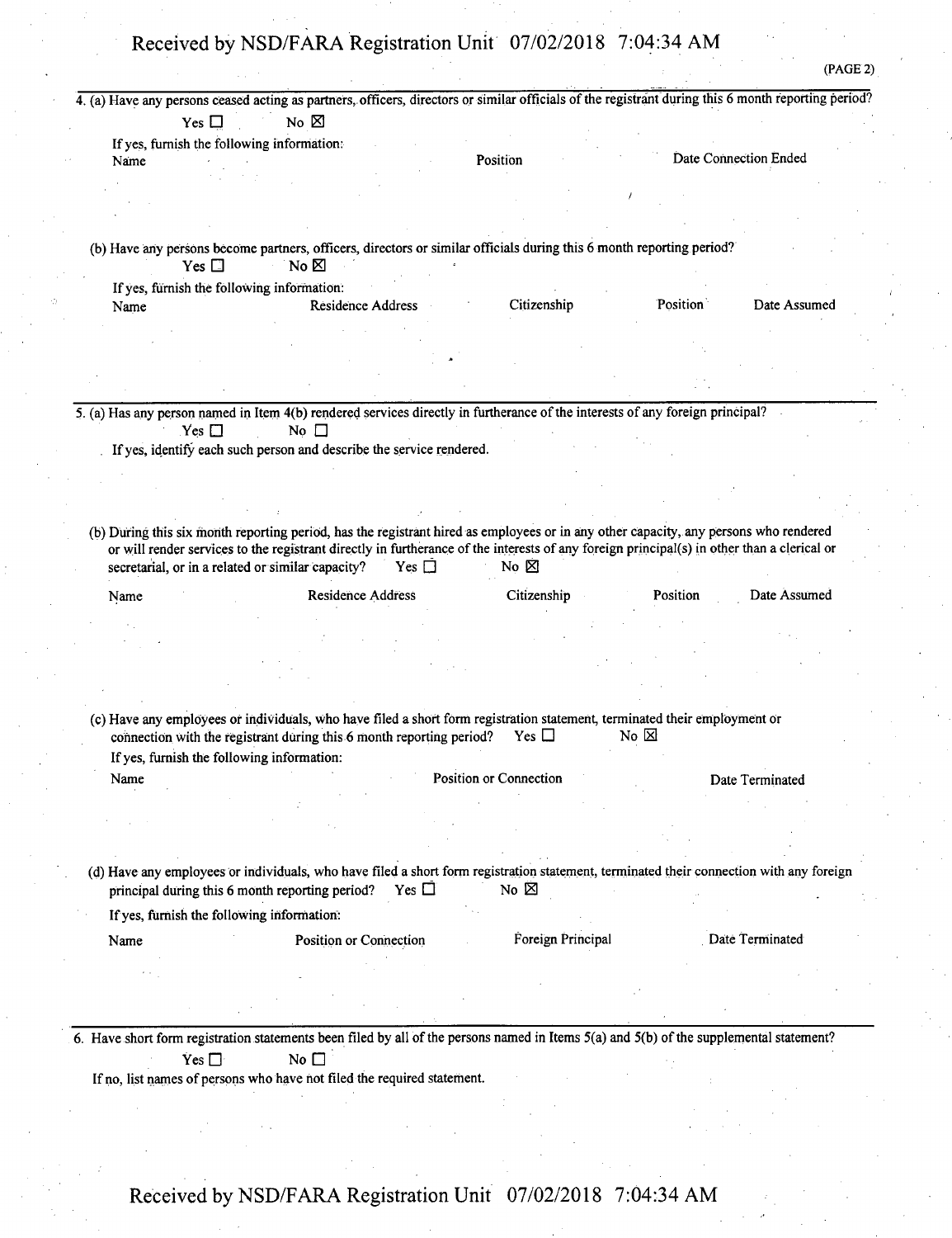| If yes, furnish the following information:<br>Foreign Principal<br>8. Have you acquired any new foreign principal( $s$ ) <sup>2</sup> during this 6 month reporting period?<br>If yes, furnish th following information:<br>Name and Address of Foreign Principal(s) |                   |               | <b>II - FOREIGN PRINCIPAL</b><br>7. Has your connection with any foreign principal ended during this 6 month reporting period? |                                                                                                                                                                                                                                       |                                                              |                      | $Yes$ $\Box$<br>Date of Termination |                                                                                                                                          | $No \boxtimes$                                                                                                                                                                                                                                                                                    |                                                                                                                                                                                                                                                                                                                                                                                                                                                                                                                         |
|----------------------------------------------------------------------------------------------------------------------------------------------------------------------------------------------------------------------------------------------------------------------|-------------------|---------------|--------------------------------------------------------------------------------------------------------------------------------|---------------------------------------------------------------------------------------------------------------------------------------------------------------------------------------------------------------------------------------|--------------------------------------------------------------|----------------------|-------------------------------------|------------------------------------------------------------------------------------------------------------------------------------------|---------------------------------------------------------------------------------------------------------------------------------------------------------------------------------------------------------------------------------------------------------------------------------------------------|-------------------------------------------------------------------------------------------------------------------------------------------------------------------------------------------------------------------------------------------------------------------------------------------------------------------------------------------------------------------------------------------------------------------------------------------------------------------------------------------------------------------------|
|                                                                                                                                                                                                                                                                      |                   |               |                                                                                                                                |                                                                                                                                                                                                                                       |                                                              |                      |                                     |                                                                                                                                          |                                                                                                                                                                                                                                                                                                   |                                                                                                                                                                                                                                                                                                                                                                                                                                                                                                                         |
|                                                                                                                                                                                                                                                                      |                   |               |                                                                                                                                |                                                                                                                                                                                                                                       |                                                              |                      |                                     |                                                                                                                                          |                                                                                                                                                                                                                                                                                                   |                                                                                                                                                                                                                                                                                                                                                                                                                                                                                                                         |
|                                                                                                                                                                                                                                                                      |                   |               |                                                                                                                                |                                                                                                                                                                                                                                       |                                                              |                      |                                     |                                                                                                                                          |                                                                                                                                                                                                                                                                                                   |                                                                                                                                                                                                                                                                                                                                                                                                                                                                                                                         |
|                                                                                                                                                                                                                                                                      |                   |               |                                                                                                                                |                                                                                                                                                                                                                                       |                                                              |                      |                                     |                                                                                                                                          |                                                                                                                                                                                                                                                                                                   |                                                                                                                                                                                                                                                                                                                                                                                                                                                                                                                         |
|                                                                                                                                                                                                                                                                      |                   |               |                                                                                                                                |                                                                                                                                                                                                                                       |                                                              |                      |                                     |                                                                                                                                          |                                                                                                                                                                                                                                                                                                   |                                                                                                                                                                                                                                                                                                                                                                                                                                                                                                                         |
|                                                                                                                                                                                                                                                                      |                   |               |                                                                                                                                |                                                                                                                                                                                                                                       |                                                              |                      |                                     |                                                                                                                                          |                                                                                                                                                                                                                                                                                                   |                                                                                                                                                                                                                                                                                                                                                                                                                                                                                                                         |
|                                                                                                                                                                                                                                                                      |                   |               |                                                                                                                                |                                                                                                                                                                                                                                       |                                                              |                      |                                     |                                                                                                                                          |                                                                                                                                                                                                                                                                                                   |                                                                                                                                                                                                                                                                                                                                                                                                                                                                                                                         |
|                                                                                                                                                                                                                                                                      |                   |               |                                                                                                                                |                                                                                                                                                                                                                                       |                                                              |                      |                                     |                                                                                                                                          |                                                                                                                                                                                                                                                                                                   |                                                                                                                                                                                                                                                                                                                                                                                                                                                                                                                         |
|                                                                                                                                                                                                                                                                      |                   |               |                                                                                                                                |                                                                                                                                                                                                                                       |                                                              |                      |                                     |                                                                                                                                          |                                                                                                                                                                                                                                                                                                   |                                                                                                                                                                                                                                                                                                                                                                                                                                                                                                                         |
|                                                                                                                                                                                                                                                                      |                   |               |                                                                                                                                |                                                                                                                                                                                                                                       |                                                              |                      | Yes $\Box$                          |                                                                                                                                          | No $\boxtimes$                                                                                                                                                                                                                                                                                    |                                                                                                                                                                                                                                                                                                                                                                                                                                                                                                                         |
|                                                                                                                                                                                                                                                                      |                   |               |                                                                                                                                |                                                                                                                                                                                                                                       |                                                              |                      |                                     |                                                                                                                                          |                                                                                                                                                                                                                                                                                                   |                                                                                                                                                                                                                                                                                                                                                                                                                                                                                                                         |
|                                                                                                                                                                                                                                                                      |                   |               |                                                                                                                                |                                                                                                                                                                                                                                       |                                                              |                      | Date Acquired                       |                                                                                                                                          |                                                                                                                                                                                                                                                                                                   |                                                                                                                                                                                                                                                                                                                                                                                                                                                                                                                         |
|                                                                                                                                                                                                                                                                      |                   |               |                                                                                                                                |                                                                                                                                                                                                                                       |                                                              |                      |                                     |                                                                                                                                          |                                                                                                                                                                                                                                                                                                   |                                                                                                                                                                                                                                                                                                                                                                                                                                                                                                                         |
|                                                                                                                                                                                                                                                                      |                   |               |                                                                                                                                |                                                                                                                                                                                                                                       |                                                              |                      |                                     |                                                                                                                                          |                                                                                                                                                                                                                                                                                                   |                                                                                                                                                                                                                                                                                                                                                                                                                                                                                                                         |
|                                                                                                                                                                                                                                                                      |                   |               |                                                                                                                                |                                                                                                                                                                                                                                       |                                                              |                      |                                     |                                                                                                                                          |                                                                                                                                                                                                                                                                                                   |                                                                                                                                                                                                                                                                                                                                                                                                                                                                                                                         |
|                                                                                                                                                                                                                                                                      |                   |               |                                                                                                                                |                                                                                                                                                                                                                                       |                                                              |                      |                                     |                                                                                                                                          |                                                                                                                                                                                                                                                                                                   |                                                                                                                                                                                                                                                                                                                                                                                                                                                                                                                         |
|                                                                                                                                                                                                                                                                      |                   |               |                                                                                                                                |                                                                                                                                                                                                                                       |                                                              |                      |                                     |                                                                                                                                          |                                                                                                                                                                                                                                                                                                   |                                                                                                                                                                                                                                                                                                                                                                                                                                                                                                                         |
|                                                                                                                                                                                                                                                                      |                   |               |                                                                                                                                |                                                                                                                                                                                                                                       |                                                              |                      |                                     |                                                                                                                                          |                                                                                                                                                                                                                                                                                                   |                                                                                                                                                                                                                                                                                                                                                                                                                                                                                                                         |
|                                                                                                                                                                                                                                                                      |                   |               |                                                                                                                                |                                                                                                                                                                                                                                       |                                                              |                      |                                     |                                                                                                                                          |                                                                                                                                                                                                                                                                                                   |                                                                                                                                                                                                                                                                                                                                                                                                                                                                                                                         |
|                                                                                                                                                                                                                                                                      |                   |               |                                                                                                                                |                                                                                                                                                                                                                                       |                                                              |                      |                                     |                                                                                                                                          |                                                                                                                                                                                                                                                                                                   |                                                                                                                                                                                                                                                                                                                                                                                                                                                                                                                         |
|                                                                                                                                                                                                                                                                      |                   |               |                                                                                                                                |                                                                                                                                                                                                                                       |                                                              |                      |                                     |                                                                                                                                          |                                                                                                                                                                                                                                                                                                   |                                                                                                                                                                                                                                                                                                                                                                                                                                                                                                                         |
|                                                                                                                                                                                                                                                                      |                   |               |                                                                                                                                |                                                                                                                                                                                                                                       |                                                              |                      |                                     |                                                                                                                                          |                                                                                                                                                                                                                                                                                                   |                                                                                                                                                                                                                                                                                                                                                                                                                                                                                                                         |
|                                                                                                                                                                                                                                                                      |                   |               |                                                                                                                                |                                                                                                                                                                                                                                       |                                                              |                      |                                     |                                                                                                                                          |                                                                                                                                                                                                                                                                                                   |                                                                                                                                                                                                                                                                                                                                                                                                                                                                                                                         |
| Exhibit A <sup>3</sup>                                                                                                                                                                                                                                               |                   | Yes $\Box$    | No $\square$                                                                                                                   |                                                                                                                                                                                                                                       |                                                              |                      |                                     |                                                                                                                                          |                                                                                                                                                                                                                                                                                                   |                                                                                                                                                                                                                                                                                                                                                                                                                                                                                                                         |
| Exhibit B <sup>4</sup>                                                                                                                                                                                                                                               |                   | Yes $\square$ | No $\square$                                                                                                                   |                                                                                                                                                                                                                                       |                                                              |                      |                                     |                                                                                                                                          |                                                                                                                                                                                                                                                                                                   |                                                                                                                                                                                                                                                                                                                                                                                                                                                                                                                         |
|                                                                                                                                                                                                                                                                      |                   |               |                                                                                                                                |                                                                                                                                                                                                                                       |                                                              |                      |                                     |                                                                                                                                          |                                                                                                                                                                                                                                                                                                   |                                                                                                                                                                                                                                                                                                                                                                                                                                                                                                                         |
|                                                                                                                                                                                                                                                                      |                   |               |                                                                                                                                |                                                                                                                                                                                                                                       |                                                              |                      |                                     |                                                                                                                                          |                                                                                                                                                                                                                                                                                                   |                                                                                                                                                                                                                                                                                                                                                                                                                                                                                                                         |
|                                                                                                                                                                                                                                                                      |                   |               |                                                                                                                                |                                                                                                                                                                                                                                       |                                                              |                      |                                     |                                                                                                                                          |                                                                                                                                                                                                                                                                                                   |                                                                                                                                                                                                                                                                                                                                                                                                                                                                                                                         |
|                                                                                                                                                                                                                                                                      |                   |               |                                                                                                                                |                                                                                                                                                                                                                                       |                                                              |                      |                                     |                                                                                                                                          |                                                                                                                                                                                                                                                                                                   |                                                                                                                                                                                                                                                                                                                                                                                                                                                                                                                         |
|                                                                                                                                                                                                                                                                      |                   |               |                                                                                                                                |                                                                                                                                                                                                                                       |                                                              |                      |                                     |                                                                                                                                          |                                                                                                                                                                                                                                                                                                   |                                                                                                                                                                                                                                                                                                                                                                                                                                                                                                                         |
|                                                                                                                                                                                                                                                                      |                   |               |                                                                                                                                |                                                                                                                                                                                                                                       |                                                              |                      |                                     |                                                                                                                                          |                                                                                                                                                                                                                                                                                                   |                                                                                                                                                                                                                                                                                                                                                                                                                                                                                                                         |
|                                                                                                                                                                                                                                                                      | reporting period. |               | If no, please attach the required exhibit.                                                                                     | represented during this six month period?<br>If yes, have you filed an amendment to these exhibits?<br>If no, please attach the required amendment.<br>is not entitled to claim exemption under Section 3 of the Act. (See Rule 208.) | We only represent Republican People's Party (CHP) of Turkey. | Yes<br>Yes $\square$ |                                     | 10. (a) Have you filed exhibits for the newly acquired foreign principal(s), if any, listed in Item 8?<br>No $\boxtimes$<br>No $\square$ | (b) Have there been any changes in the Exhibits A and B previously filed for any foreign principal whom you.<br>(See Rule 100(a) (9)). A registrant who represents more than one foreign principal is required to list in the statements he files under the Act only those principals for whom he | 9. In addition to those named in Items 7 and 8, if any, list foreign principal(s) <sup>2</sup> whom you continued to represent during the 6 month<br>The term "foreign principal" includes, in addition to those defined in Section 1(b) of the Act, an individual organization any of whose activities are directly or indirectly<br>supervised, directed, controlled, financed, or subsidized in whole or in major part by a foreign government, foreign political party, foreign organization or foreign individual. |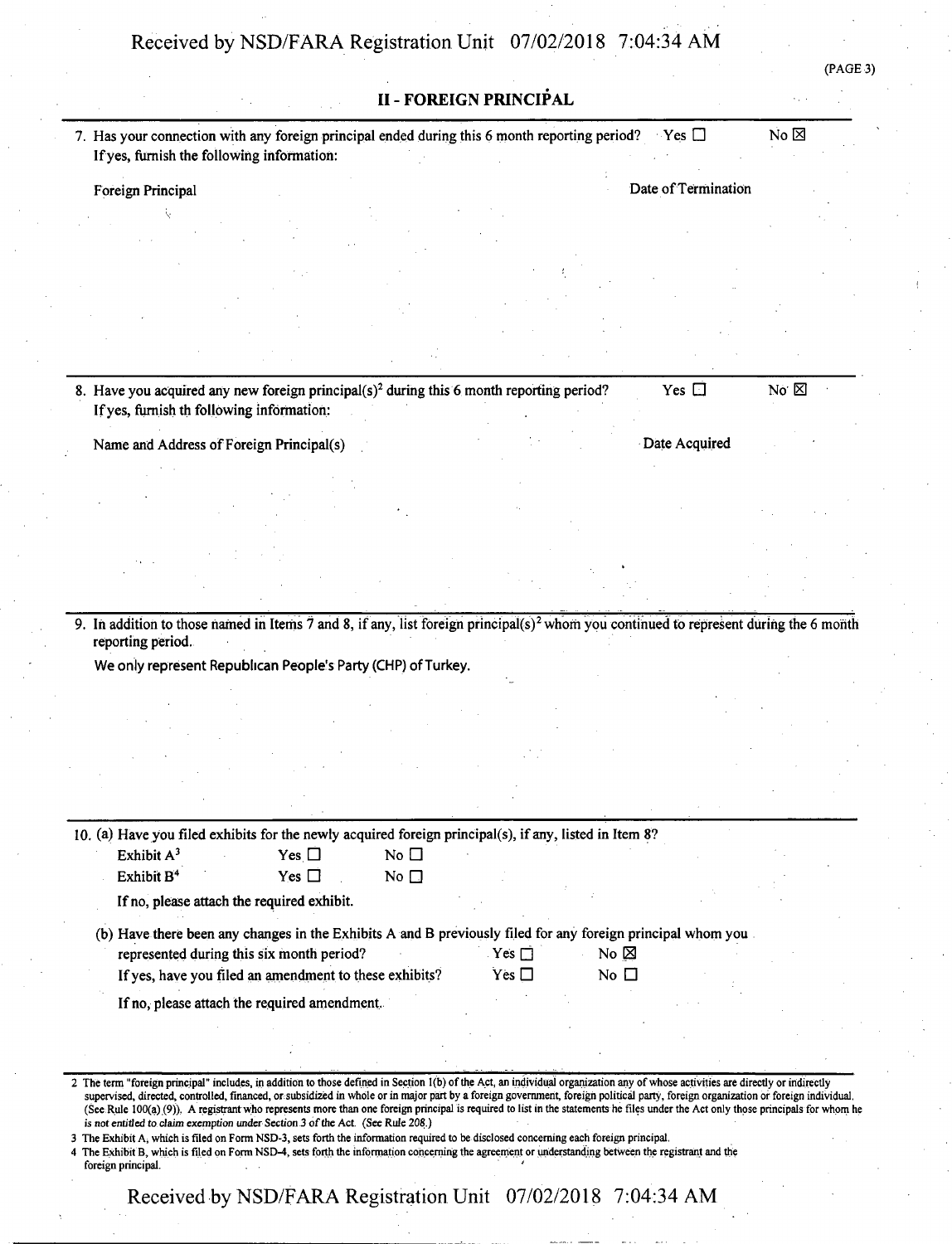(PAGE 4)

#### **III-ACTIVITIES**

| 11. During this 6 month reporting period, have you engaged in any activities for or rendered any services to any foreign principal |                 |                                  |  |
|------------------------------------------------------------------------------------------------------------------------------------|-----------------|----------------------------------|--|
| named in Items 7, 8, or 9 of this statement?                                                                                       | Yes $\boxtimes$ | $\overline{\mathsf{N}}$ o $\Box$ |  |

Ifyes, identify each foreign principal and describe in full detail your activities and services:

**We only represent Republican People's Party (CHP) ofTurkey.**

12. During this 6 month reporting period, have you on behalf of any foreign principal engaged in political activity<sup>5</sup> as defined below? Yes  $\boxtimes$  No  $\Box$ 

If yes, identify each such foreign principal and describe in full detail all such political activity, indicating, among other things, the relations, interests and policies sought to be influenced and the means employed to achieve this purpose. Ifthe registrant arranged, sponsored or delivered speeches, lectures or radio and TV broadcasts, give details as to dates, places of delivery, names of speakers and subject matter.

**December 4th 2017- Meeting at White House, Fiona Hill, Senior Director for Europe January 18th 2018-Meeting with Rich Outzen, State Department March <sup>1</sup> 2018- Meeting with Rich Outzen, State Department March 4-6 2018-Participation at AIPAC Policy Conference in Washington DC March 29 2018- Meeting with Rich Outzen, State Department April 6 2018-Meeting with Theo Bell and Zehra Bell, State Department April 9 2018- Meeting with Lynn Segas, State Department April 26 2018^-Meeting with Rich Outzen, State Department May 10 2018- Meeting with Lynn Segas at State Department May 11 2018-Meeting with Alton Buland at White House May 12 2018-Participated at a panel organized by Turkish Policy Center in Washington DC May 24 2018- Meeting with Lynn Segas at State Department**

13. In addition to the above described activities, if any, have you engaged in activity on your own behalf which benefits your foreign principal(s)? Yes  $\Box$  No  $\boxtimes$ 

Ifyes, describe fully.

5 "Political activity," as defined in Section 1(o) of the Act, means any activity that the person engaging in believes will, or that the person intends to, in any way influence any agency or official of the Government of the United States or any section of the public within the United States with reference to formulating, adopting or changing the domestic or foreign policies ofthe United States or with reference to political or public interests, policies, or relations of a government of a foreign country or a foreign political party.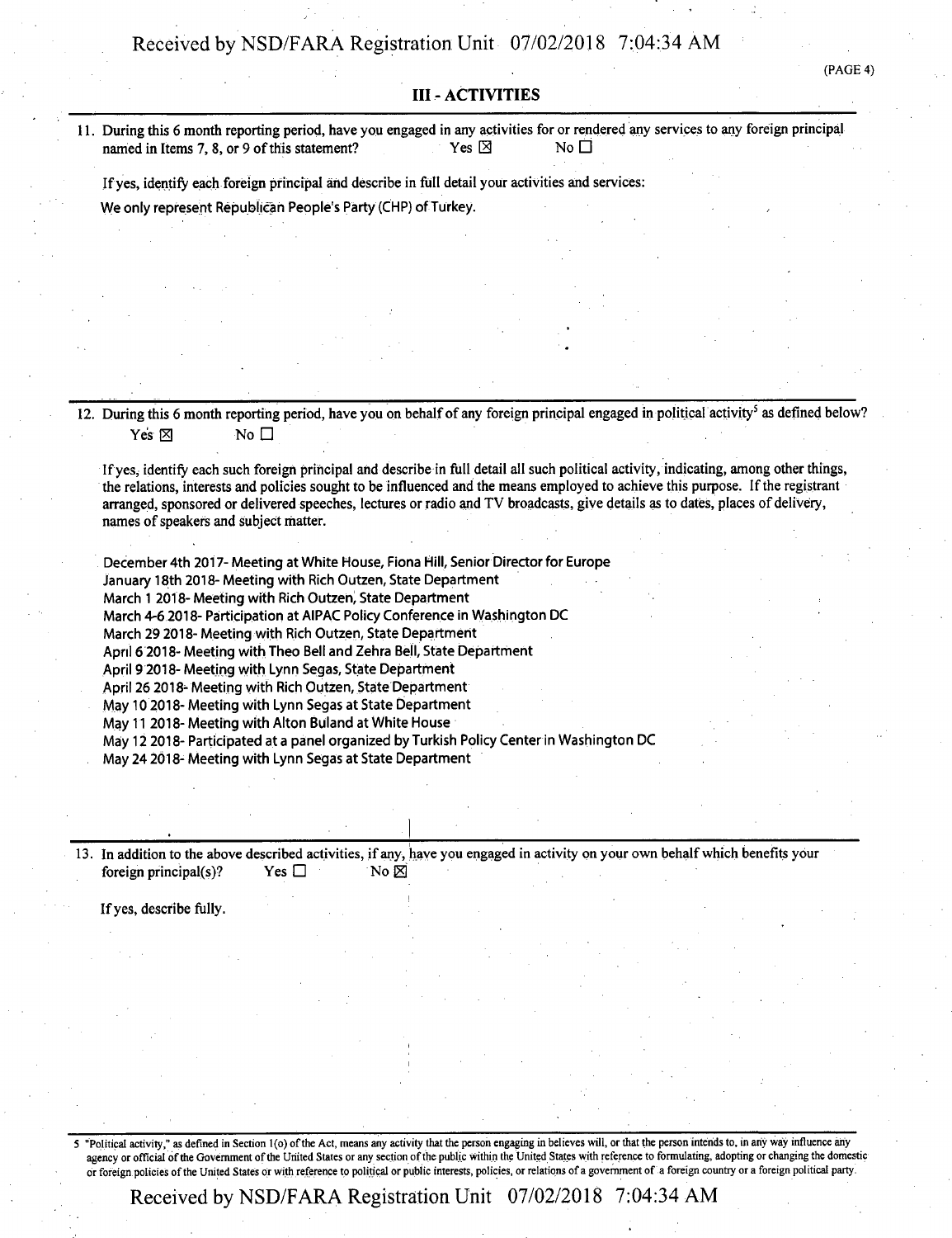(PAGE 5)

### **IV - FINANCIAL INFORMATION**

#### **14. (a) RECEIPTS-MONIES**

During this 6 month reporting period, have you received from any foreign principal named in Items 7, 8, or 9 of this statement, or from any other source, for or in the interests of any such foreign principal, any contributions, income or money either as compensation or otherwise? Yes  $\boxtimes$  No  $\Box$ 

If no, explain why.

If yes, set forth below in the required detail and separately for each foreign principal an account of such monies.<sup>6</sup>

| Date       | From Whom  | Purpose               | Amount |
|------------|------------|-----------------------|--------|
| 12/27/2017 | <b>CHP</b> | <b>Monthly Budget</b> | 17,770 |
| 01/27/2018 | CHP        | <b>Monthly Budget</b> | 17,770 |
| 02/27/2018 | CHP        | <b>Monthly Budget</b> | 17,770 |
| 03/27/2018 | CHP        | <b>Monthly Budget</b> | 17,770 |
| 04/27/2018 | <b>CHP</b> | <b>Monthly Budget</b> | 17,770 |
| 05/27/2018 | <b>CHP</b> | <b>Monthly Budget</b> | 17,770 |

|         |                                                               |                                                                                                                                                                                                                                                                                        |                |                | 106,620 |
|---------|---------------------------------------------------------------|----------------------------------------------------------------------------------------------------------------------------------------------------------------------------------------------------------------------------------------------------------------------------------------|----------------|----------------|---------|
|         |                                                               |                                                                                                                                                                                                                                                                                        |                |                | Total   |
| (b)     | <b>RECEIPTS - FUNDRAISING CAMPAIGN</b>                        | During this 6 month reporting period, have you received, as part of a fundraising campaign <sup>7</sup> , any money on behalf of any                                                                                                                                                   |                |                |         |
|         |                                                               | foreign principal named in Items 7, 8, or 9 of this statement?                                                                                                                                                                                                                         | Yes $\Box$     | $No \boxtimes$ |         |
|         | If yes, have you filed an Exhibit $D^8$ to your registration? |                                                                                                                                                                                                                                                                                        | Yes $\Box$     | No $\Box$      |         |
|         | If yes, indicate the date the Exhibit D was filed.            | Date                                                                                                                                                                                                                                                                                   |                |                |         |
| $(c)$ . | <b>RECEIPTS-THINGS OF VALUE</b><br>$\in$ Yes $\Box$           | During this 6 month reporting period, have you received any thing of value <sup>9</sup> other than money from any foreign principal<br>named in Items 7, 8, or 9 of this statement, or from any other source, for or in the interests of any such foreign principal?<br>No $\boxtimes$ |                |                |         |
|         | If yes, furnish the following information:                    |                                                                                                                                                                                                                                                                                        |                |                |         |
|         | Foreign Principal                                             | Date Received                                                                                                                                                                                                                                                                          | Thing of Value |                | Purpose |
|         |                                                               |                                                                                                                                                                                                                                                                                        |                |                |         |
|         |                                                               |                                                                                                                                                                                                                                                                                        |                |                |         |
|         |                                                               |                                                                                                                                                                                                                                                                                        |                |                |         |

6,7 A registrant is required to file an Exhibit D ifhe collects or receives contributions, loans, moneys, or other things ofvalue for a foreign principal, as part of a fundraising campaign. (See Rule 201(e)).

8 An Exhibit D, for which no printed form is provided, sets forth an account of money collected or received as a result of a fundraising campaign and transmitted for a foreign principal. And the contract of the contract of the contract of the contract of the contract of the contract of

principal.<br>9 Things of value include but are not limited to gifts, interest free loans, expense free travel, favored stock purchases, exclusive rights, favored treatment over competitors, "kickbacks," and the like.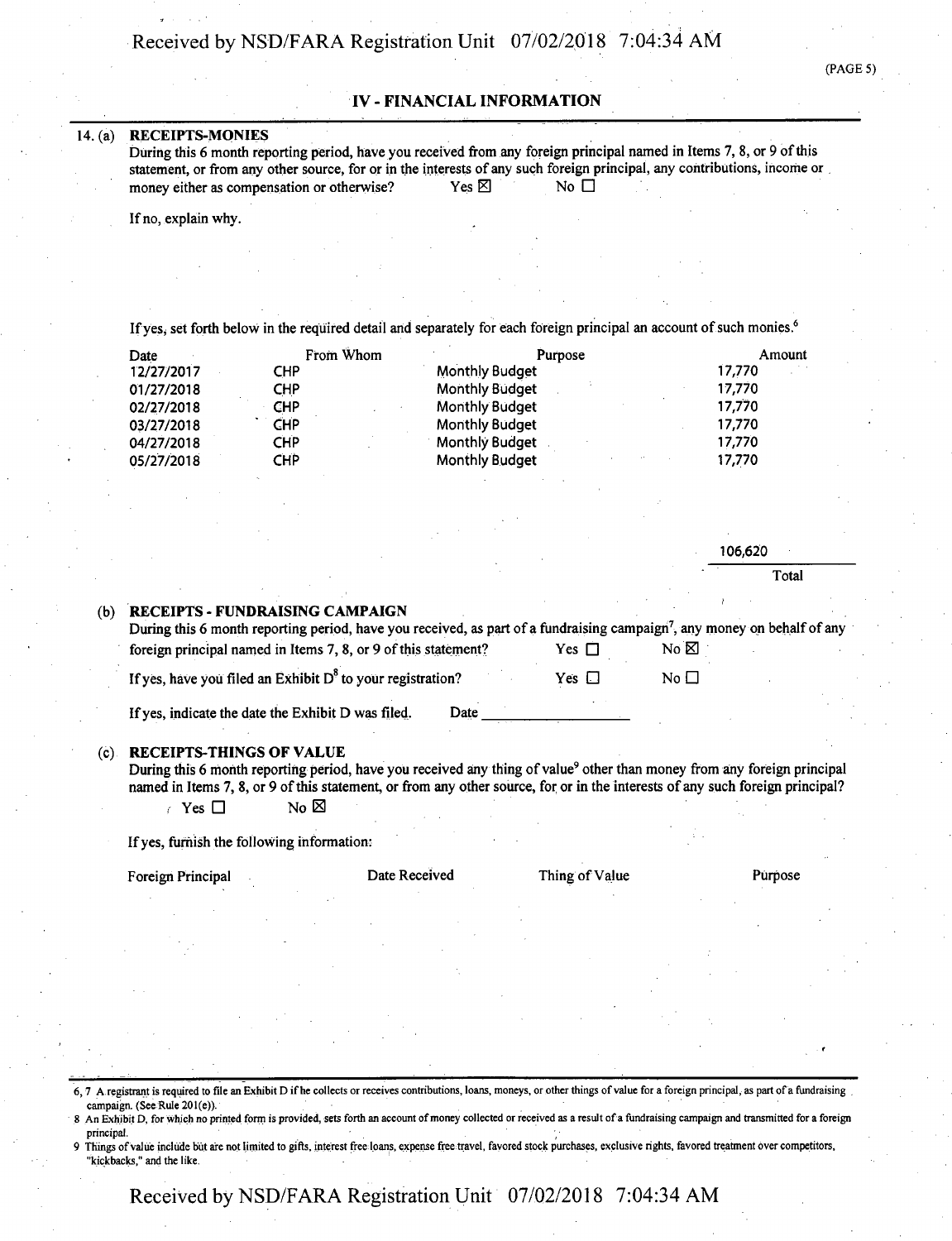| 15. (a) | <b>DISBURSEMENTS-MONIES</b>                                                                                                                                                  |
|---------|------------------------------------------------------------------------------------------------------------------------------------------------------------------------------|
|         | During this 6 month reporting period, have you<br>disbursed or expended monies in connection with activity on behalf of any foreign principal named in Items 7, 8, or<br>(1) |
|         | 9 of this statement?<br>Yes $\Box$<br>No $\boxtimes$                                                                                                                         |
|         | transmitted monies to any such foreign principal?<br>No <sub>1</sub><br>$Yes \Box$<br>(2)                                                                                    |
|         | If no, explain in full detail why there were no disbursements made on behalf of any foreign principal.                                                                       |

(PAGE 6)

**Total** 

If yes, set forth below in the required detail and separately for each foreign principal an account of such monies, including monies transmitted, if any, to each foreign principal.

| Date | To Whom | Purpose | Amount |
|------|---------|---------|--------|
|      |         |         |        |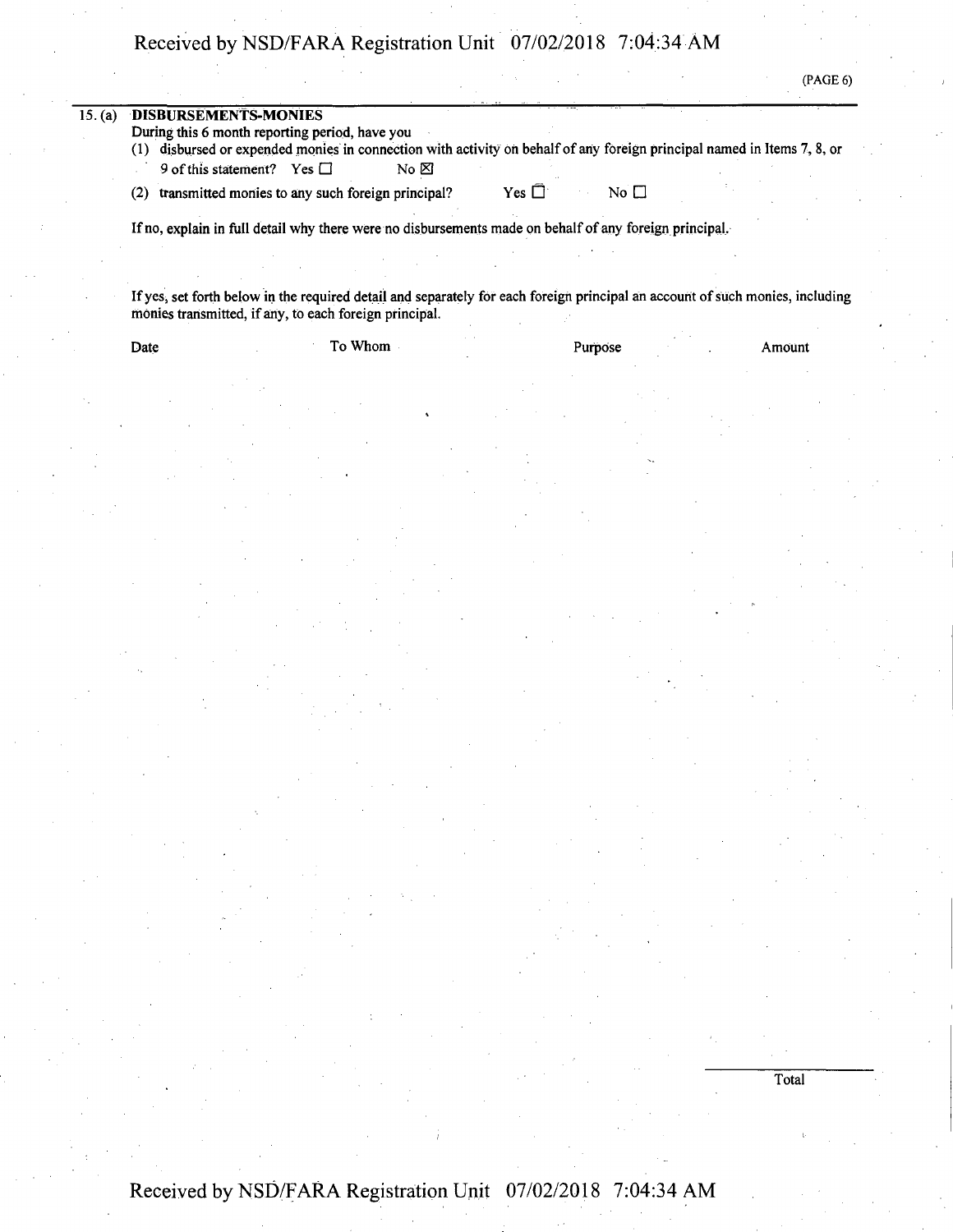#### **(b) DISBURSEMENTS-THINGS OF VALUE**

(PAGE 7)

During this 6 month reporting period, have you disposed of anything of value<sup>10</sup> other than money in furtherance of or in connection with activities on behalf of any foreign principal named in Items 7, 8, or 9 of this statement?

 $Yes \Box$  No  $\boxtimes$ 

Ifyes, furnish the following information:

| Date | Recipient | Foreign Principal          | Thing of Value | Purpose |
|------|-----------|----------------------------|----------------|---------|
|      |           |                            |                |         |
|      |           |                            |                |         |
|      |           | $\sim$<br>$\sim$<br>$\sim$ |                |         |
|      |           | <b>STATE</b>               |                |         |

#### **(c) DISBURSEMENTS-POLITICAL CONTRIBUTIONS**

During this 6 month reporting period, have you from your own funds and on your own behalf either directly or through any other person, made any contributions of money or other things of value<sup>11</sup> in connection with an election to any political office, or in connection with any primary election, convention, or caucus held to select candidates for political office?

 $Yes \Box$  No  $\boxtimes$ 

If yes, furnish the following information:

Date Amount or Thing of Value Political Organization or Candidate Location of Event

10, 11 Things of value include but are not limited to gifts, interest free loans, expense free travel, favored stock purchases, exclusive rights, favored treatment over competitors, "kickbacks," and the like.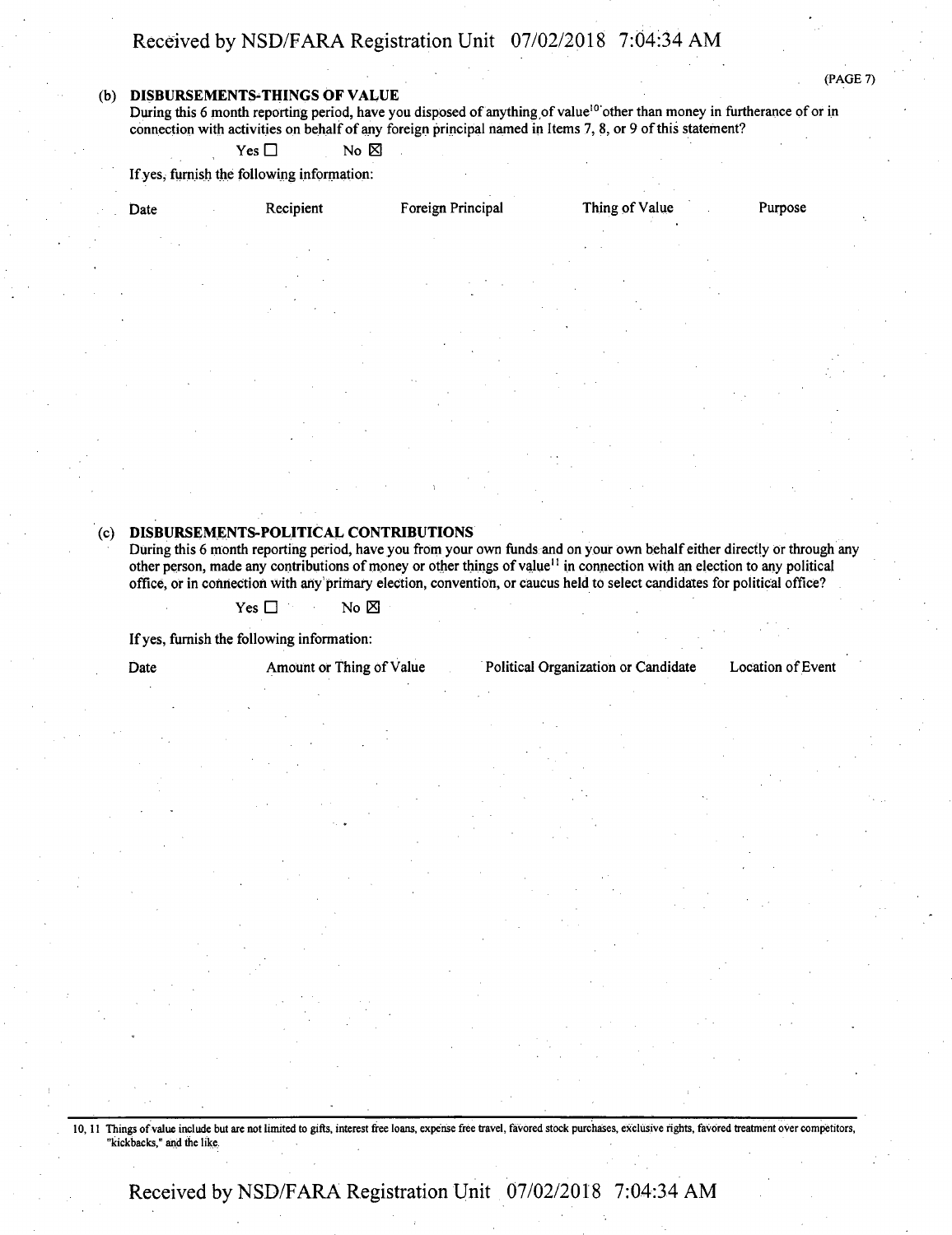### **V - INFORMATIONAL MATERIALS**

|                                                            |                                                                                                                             | 16. (a) During this 6 month reporting period, did you prepare, disseminate or cause to be disseminated any informational materials? <sup>12</sup>                                                                                                                                                                                                                                                                                                                                                                                                              |
|------------------------------------------------------------|-----------------------------------------------------------------------------------------------------------------------------|----------------------------------------------------------------------------------------------------------------------------------------------------------------------------------------------------------------------------------------------------------------------------------------------------------------------------------------------------------------------------------------------------------------------------------------------------------------------------------------------------------------------------------------------------------------|
| Yes $\square$                                              | No $\boxtimes$                                                                                                              |                                                                                                                                                                                                                                                                                                                                                                                                                                                                                                                                                                |
| If Yes, go to Item 17.                                     |                                                                                                                             |                                                                                                                                                                                                                                                                                                                                                                                                                                                                                                                                                                |
|                                                            | (b) If you answered No to Item 16(a), do you disseminate any material in connection with your registration?                 |                                                                                                                                                                                                                                                                                                                                                                                                                                                                                                                                                                |
| Yes                                                        | No $\Box$                                                                                                                   |                                                                                                                                                                                                                                                                                                                                                                                                                                                                                                                                                                |
|                                                            | If Yes, please forward the materials disseminated during the six month period to the Registration Unit for review.          |                                                                                                                                                                                                                                                                                                                                                                                                                                                                                                                                                                |
| 17. Identify each such foreign principal.                  |                                                                                                                             |                                                                                                                                                                                                                                                                                                                                                                                                                                                                                                                                                                |
|                                                            |                                                                                                                             |                                                                                                                                                                                                                                                                                                                                                                                                                                                                                                                                                                |
|                                                            |                                                                                                                             |                                                                                                                                                                                                                                                                                                                                                                                                                                                                                                                                                                |
|                                                            |                                                                                                                             |                                                                                                                                                                                                                                                                                                                                                                                                                                                                                                                                                                |
|                                                            |                                                                                                                             |                                                                                                                                                                                                                                                                                                                                                                                                                                                                                                                                                                |
|                                                            |                                                                                                                             | 18. During this 6 month reporting period, has any foreign principal established a budget or allocated a specified sum of money to                                                                                                                                                                                                                                                                                                                                                                                                                              |
|                                                            | finance your activities in preparing or disseminating informational materials?                                              | No $\boxtimes$<br>Yes $\Box$                                                                                                                                                                                                                                                                                                                                                                                                                                                                                                                                   |
|                                                            | If yes, identify each such foreign principal, specify amount, and indicate for what period of time.                         |                                                                                                                                                                                                                                                                                                                                                                                                                                                                                                                                                                |
|                                                            |                                                                                                                             |                                                                                                                                                                                                                                                                                                                                                                                                                                                                                                                                                                |
|                                                            |                                                                                                                             |                                                                                                                                                                                                                                                                                                                                                                                                                                                                                                                                                                |
|                                                            |                                                                                                                             |                                                                                                                                                                                                                                                                                                                                                                                                                                                                                                                                                                |
|                                                            |                                                                                                                             |                                                                                                                                                                                                                                                                                                                                                                                                                                                                                                                                                                |
|                                                            |                                                                                                                             |                                                                                                                                                                                                                                                                                                                                                                                                                                                                                                                                                                |
| materials include the use of any of the following:         |                                                                                                                             | 19. During this 6 month reporting period, did your activities in preparing, disseminating or causing the dissemination of informational                                                                                                                                                                                                                                                                                                                                                                                                                        |
| $\Box$ Radio or TV broadcasts                              | $\Box$ Motion picture films<br>$\Box$ Magazine or newspaper                                                                 | $\Box$ Letters or telegrams                                                                                                                                                                                                                                                                                                                                                                                                                                                                                                                                    |
| $\Box$ Advertising campaigns                               | $\Box$ Press releases                                                                                                       | $\Box$ Pamphlets or other publications $\Box$ Lectures or speeches                                                                                                                                                                                                                                                                                                                                                                                                                                                                                             |
| $\Box$ Other (specify) $\Box$                              |                                                                                                                             |                                                                                                                                                                                                                                                                                                                                                                                                                                                                                                                                                                |
| <b>Electronic Communications</b>                           |                                                                                                                             |                                                                                                                                                                                                                                                                                                                                                                                                                                                                                                                                                                |
| $\Box$ Email                                               |                                                                                                                             |                                                                                                                                                                                                                                                                                                                                                                                                                                                                                                                                                                |
| $\boxtimes$ Website URL(s): www.chp-usa.org                |                                                                                                                             |                                                                                                                                                                                                                                                                                                                                                                                                                                                                                                                                                                |
|                                                            |                                                                                                                             |                                                                                                                                                                                                                                                                                                                                                                                                                                                                                                                                                                |
|                                                            |                                                                                                                             |                                                                                                                                                                                                                                                                                                                                                                                                                                                                                                                                                                |
|                                                            |                                                                                                                             |                                                                                                                                                                                                                                                                                                                                                                                                                                                                                                                                                                |
| the following groups:                                      |                                                                                                                             | 20. During this 6 month reporting period, did you disseminate or cause to be disseminated informational materials among any of                                                                                                                                                                                                                                                                                                                                                                                                                                 |
| $\Box$ Public officials                                    | $\Box$ Newspapers                                                                                                           | $\Box$ Libraries                                                                                                                                                                                                                                                                                                                                                                                                                                                                                                                                               |
| Legislators                                                | $\Box$ Editors                                                                                                              | $\Box$ Educational institutions                                                                                                                                                                                                                                                                                                                                                                                                                                                                                                                                |
| Government agencies                                        | $\Box$ Civic groups or associations                                                                                         | $\Box$ Nationality groups                                                                                                                                                                                                                                                                                                                                                                                                                                                                                                                                      |
| $\Box$ Other (specify)                                     |                                                                                                                             |                                                                                                                                                                                                                                                                                                                                                                                                                                                                                                                                                                |
|                                                            |                                                                                                                             |                                                                                                                                                                                                                                                                                                                                                                                                                                                                                                                                                                |
| 21. What language was used in the informational materials: |                                                                                                                             |                                                                                                                                                                                                                                                                                                                                                                                                                                                                                                                                                                |
| $\Box$ English                                             | $\Box$ Other (specify)                                                                                                      |                                                                                                                                                                                                                                                                                                                                                                                                                                                                                                                                                                |
|                                                            | 22. Did you file with the Registration Unit, U.S. Department of Justice a copy of each item of such informational materials |                                                                                                                                                                                                                                                                                                                                                                                                                                                                                                                                                                |
|                                                            | disseminated or caused to be disseminated during this 6 month reporting period?                                             | $_{\rm Yes}$ $\Box$<br>$N_0$ $\square$                                                                                                                                                                                                                                                                                                                                                                                                                                                                                                                         |
| Yes $\Box$<br>No $\square$                                 | 23. Did you label each item of such informational materials with the statement required by Section 4(b) of the Act?         |                                                                                                                                                                                                                                                                                                                                                                                                                                                                                                                                                                |
| filed pursuant to Section 4(b) of the Act.                 |                                                                                                                             | 12. The term informational materials includes any oral, visual, graphic, written, or pictorial information or matter of any kind, including that published by means of advertising,<br>books, periodicals, newspapers, lectures, broadcasts, motion pictures, or any means or instrumentality of interstate or foreign commerce or otherwise. Informational materials<br>disseminated by an agent of a foreign principal as part of an activity in itself exempt from registration, or an activity which by itself would not require registration, need not be |